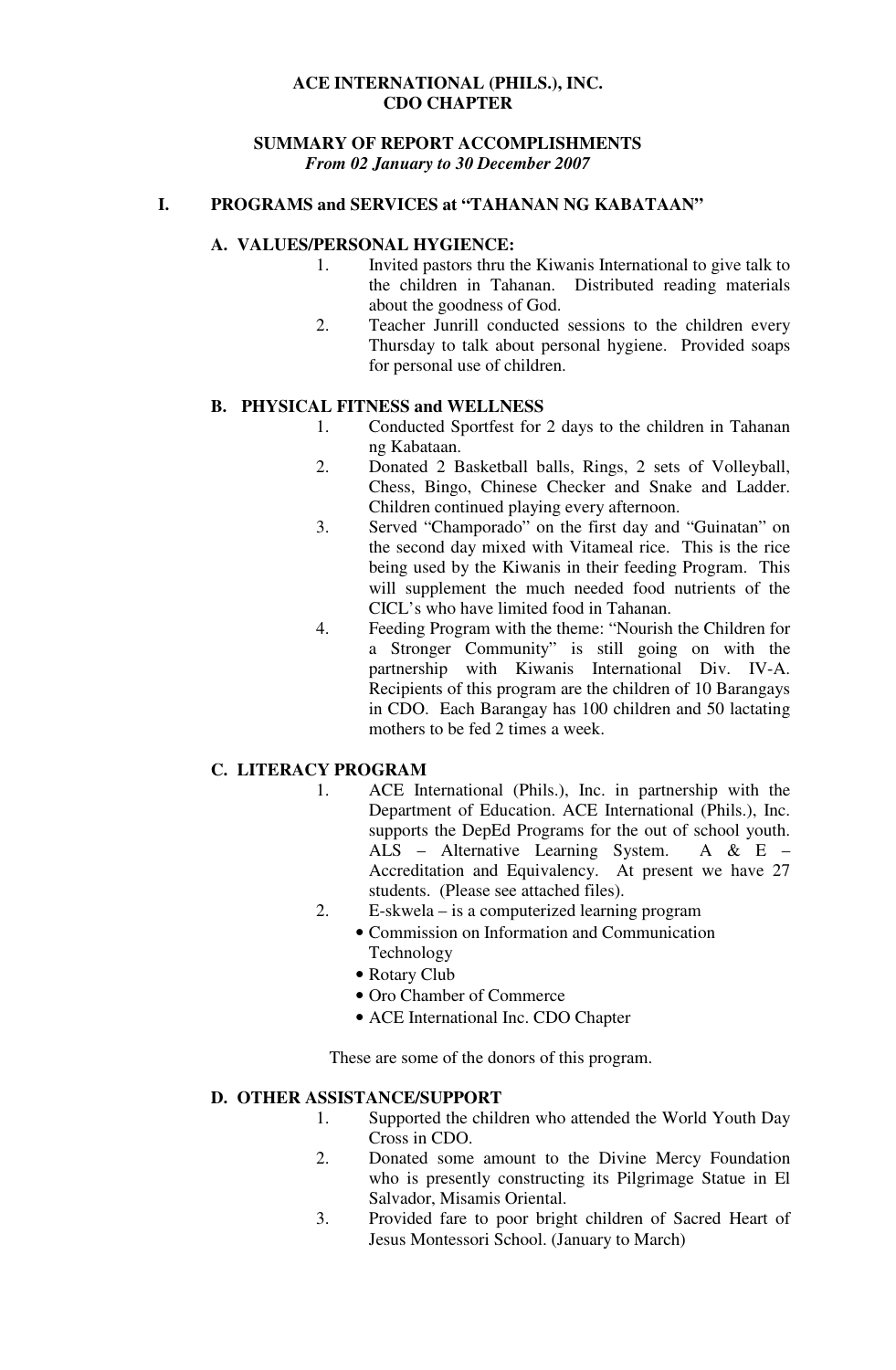# **II. ADVOCACY and NETWORKING:**

# **A. Launching of ALS Program of DepEd**

- 1. ACE International Inc., CDO Chapter sponsored the Accreditation and Equivalency for high school in Barangay 24 CDO. The occasion was attended by the DepEd official, Barangay Captain and ACE officers. A short program was presented and ACE officers distributed the school materials to the students. Signing of MOA highlighted the activity.
- 2. Mrs. Letty Roque attended the launching of the E-skwela program, another program of ALS-Alternative Learning System of DepEd. Out of school youth are being taught how to use the computers. 20 computers were donated by Commission on Information and Communication Technology. Some of the students were former CICL's who are now reformed. ACE is one of the donors of the program

# **B. ACE-CDO Partnership with Sacred Heart of Jesus Montessori School**

- 1. Mrs.Victoria B. Neri was voted to take the place of Mrs.Leticia R. Roque who will be leaving for the US. Being the owner and President of the school, Mrs. Neri involved the whole school in all the ACE-CDO activities.
- 2. Teacher volunteers took part in the Literacy and Wellness Program at Tahanan ng Kabataan by sharing their free time during week-ends with the CICL.
- 3. Rey Lomarda, SHJMS Agriculture teacher inspected the Tahanan ng Kabataan area for the possibility of having a Bio-Intensive Garden Project where the CICL will be thought how to plant and raise vegetables that they can eat.
- 4. Plan of the Bio-Garden was prepared by Rey Lomarda with the total budget of Ps. 28,465. This was presented to the board and was approved.
- 5. The project is on-going in cooperation with the GREEN MINDS headed by Rey Lomarda.
- 6. Mrs. Victoria Neri requested seeds for the project from the Dept. of Agriculture.
- 7. Teachers and students of SHJMS helped in the selling of the ACE-NCR Christmas cards as part of the organization's fund-raising.
- 8. SHJMS teachers and students together with the ACE-CDO officers had GIFT-GIVING and CHRISTMAS Party to the 100 CICLs and 12 elders of TAHANAN ng KABATAAN last December 18, 2007.
- 9. SHJMS high school students donated grocery items such as canned goods, noodles, biscuits, coffee, sugar and soap to the CICL and elders.
- C. Mrs. Victoria B. Neri together with the other ACE-CDO officers visited the office of EL Salvador Municipal Mayor for a possible donation of a piece of land for the planned REHAB CENTER of ACE-CDO.

# **III. Financial Report (January-December 2007) ACE International Inc. CDO Chapter**

ACE International CDO Chapter in cooperation with Kiwanis International Division IV-A and Department of Education accomplished the following projects successfully touching and improving the lives of children and elderly Cagayanons